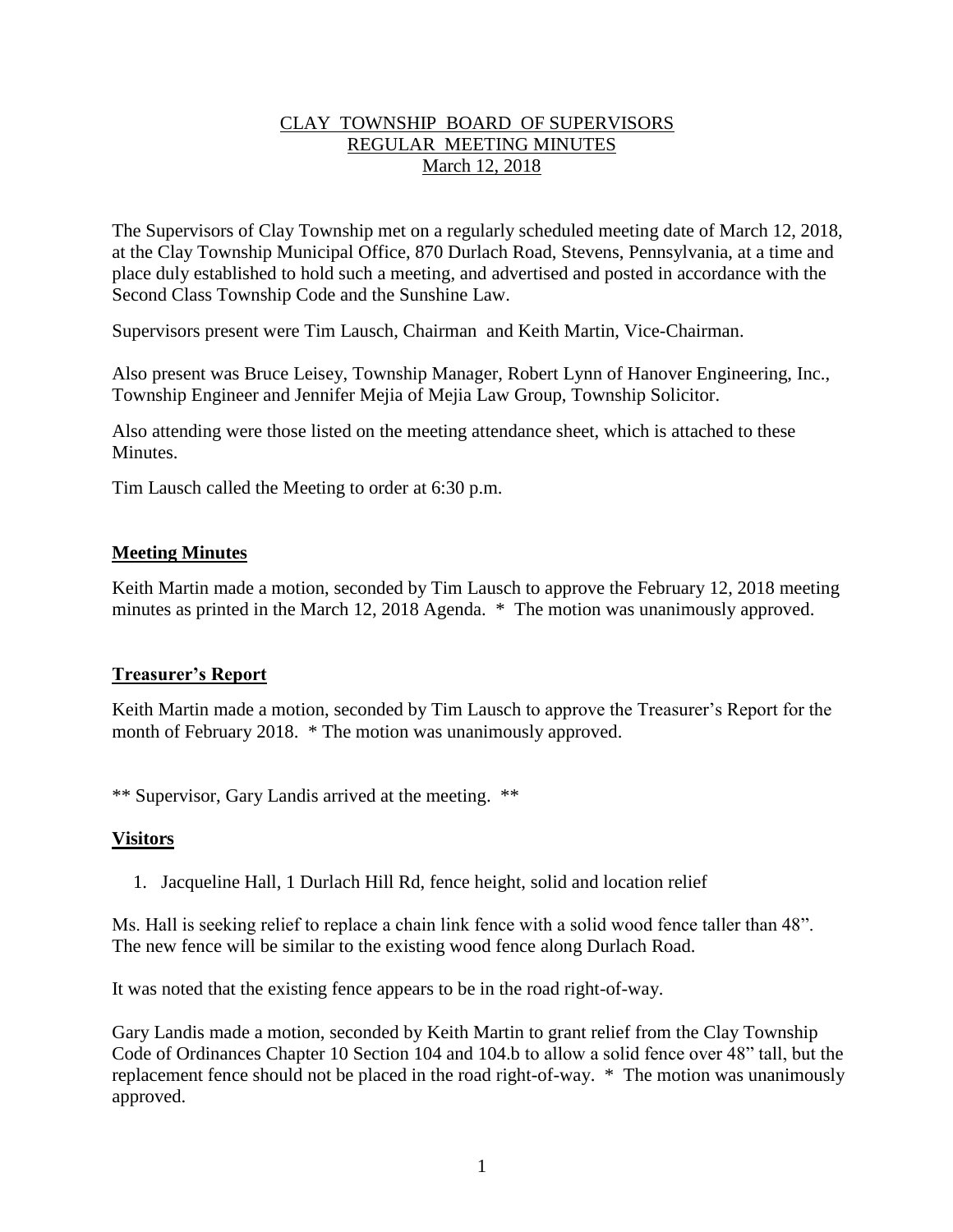2. Tina Thompson, Senator Aument's Office

Ms. Thompson said that Senator Aument will hold a public meeting on April 10, 2018 at 6:30 pm at the Ephrata Borough building. The Main topics of discussion in Harrisburg currently are gun control and the redistricting map.

3. Officer Paul Moore, Ephrata SRO, Annual Update

Officer Moore informed the Board of Supervisors that he is responsible for the safety of 4,000 students in 8 schools in the district. His major responsibilities are teaching law enforcement classes, law enforcement and being a mentor to the students.

The Board of Supervisors individually thanked Office Moore for his performance.

4. Dan Stahl, 265 W Girl Scout Rd – Stormwater Concerns

Mr. Stahl expressed concerns that the gutter on the north side of Stony Lane is blocked by stones and because of those stones, stormwater is being diverted through Keith Martin's field and then through his property and the Stoner's property along W Girl Scout Rd.

It was discussed that the stones were put in the gutter by the adjoining property owners along Stony Lane to protect the neighbors along the south side of Stony Lane from stormwater crossing the road and flooding their basements.

Mr. Stahl stated that the stormwater coming through his property is eroding the ground, causing gutters and flowing closer to his home.

There was discussion on removing the stones from the gutter and widening the gutter. It was stated it will be a challenge to remove the tree roots to widen the gutter.

The Board of Supervisors authorized the Road Master to widen the gutter along the north side of Stony Lane from Camp Road to the pipe to the East of the Thomas' property.

5. James and Christopher Martin, 615 Sunnyside Rd, Stormwater Mgt Plan

The Martin's expressed concerns with complying with the comments in the Hanover Engineering review letter dated 3/2/18.

Bob Lynn noted that the Martin's and their Engineer are scheduled to meet with him on Tuesday morning to review the comments and find common ground.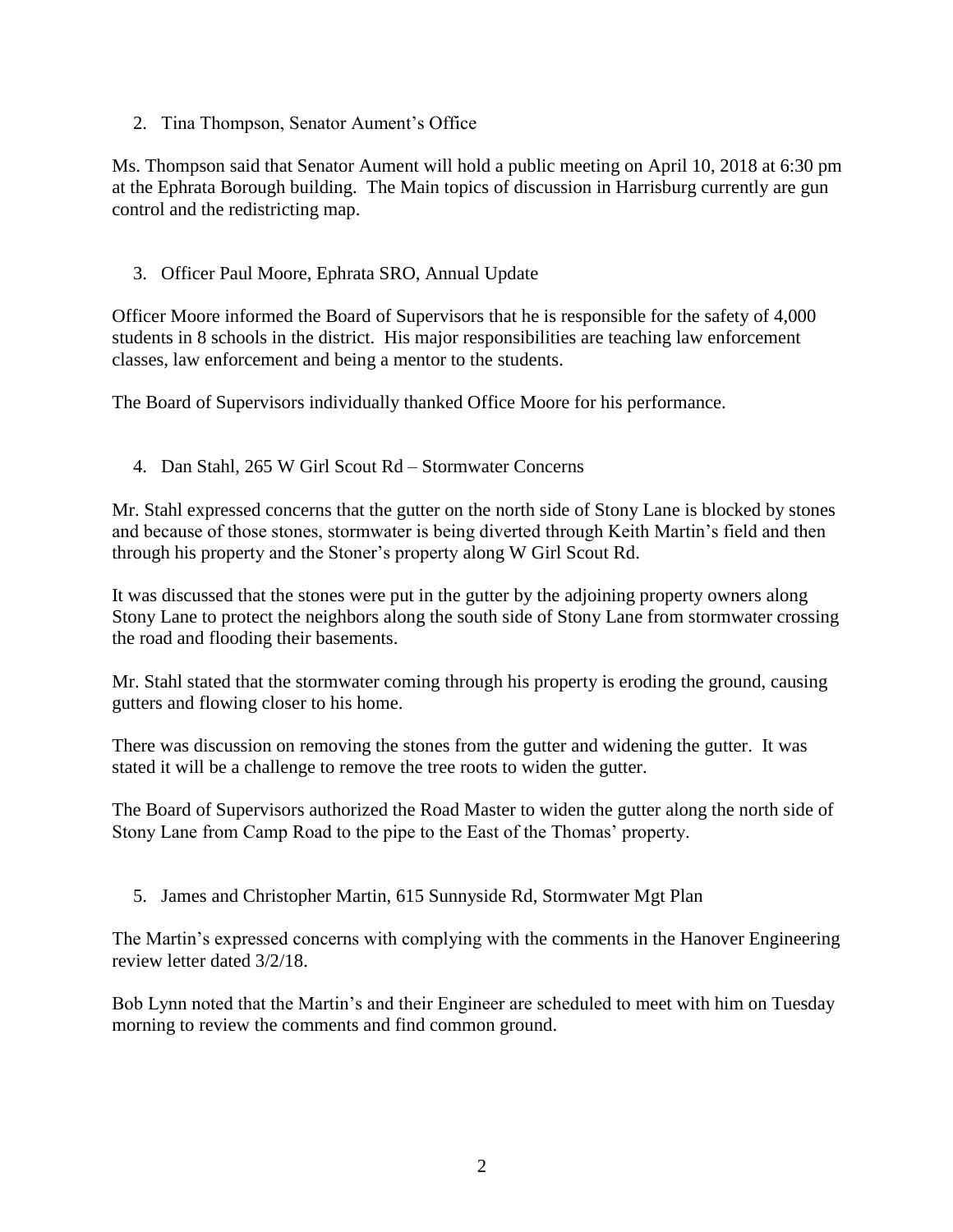The Board of Supervisors informed the Martin's that the Board of Supervisors do not generally review Stormwater plans until Township Staff has determined it is in compliance with the Stormwater Ordinance.

## **Engineer's Report**

1. HomeTowne Square – Request to Rescind Stormwater NOV

This item was tabled until the April 9, 2018 meeting by request of all the parties involved.

2. Glenn Wissler – Subdivision Stormwater Management Plan #17-12

Michael Hartman, DH Enterprises, representative of the Developer reviewed the plan with the Board of Supervisors. The project is the subdivision and development of a 2-acre parcel from an approximately 110-acre tract located along the southern side of Clearview Road. The proposed improvements include constructing a single family dwelling and associated stormwater management facilities.

Keith Martin made a motion, seconded by Gary Landis to recommend approval of the following modification of the Clay Township SALDO. \* The motion was unanimously approved.

Section 402.A(1) – The plan shall be clearly and legibly drawn at a scale of 10 feet, 20 feet, 30 feet, 40 feet or 50 feet to the inch. The applicant is request a modification of this section for the Plan Cover Sheet.

Keith Martin made a motion, seconded by Gary Landis to recommend approval of the following waiver. \* The motion was unanimously approved.

Section 403.E.4.f – Execution of a Land Development Agreement. Due to the minor nature of the plan the pertinent parts of this agreement can be included in the Stormwater Management Agreement. \* The motion was unanimously approved.

Keith Martin made a motion, seconded by Gary Landis to recommend approval of the following modification of Section 11.302.D of the Stormwater Ordinance to allow dewatering time to go from 24 hours to not less than 20 hours. \* The motion was unanimously approved.

Keith Martin made a motion, seconded by Gary Landis to approve the Cost Opinion in the amount of \$13,776.95. \* The motion was unanimously approved.

Keith Martin made a motion, seconded by Gary Landis to approve the plan contingent on compliance with the Hanover Engineering letter dated 3/12/18 and PA DEP approval of the Sewage Facilities Planning Module. \* The motion was unanimously approved.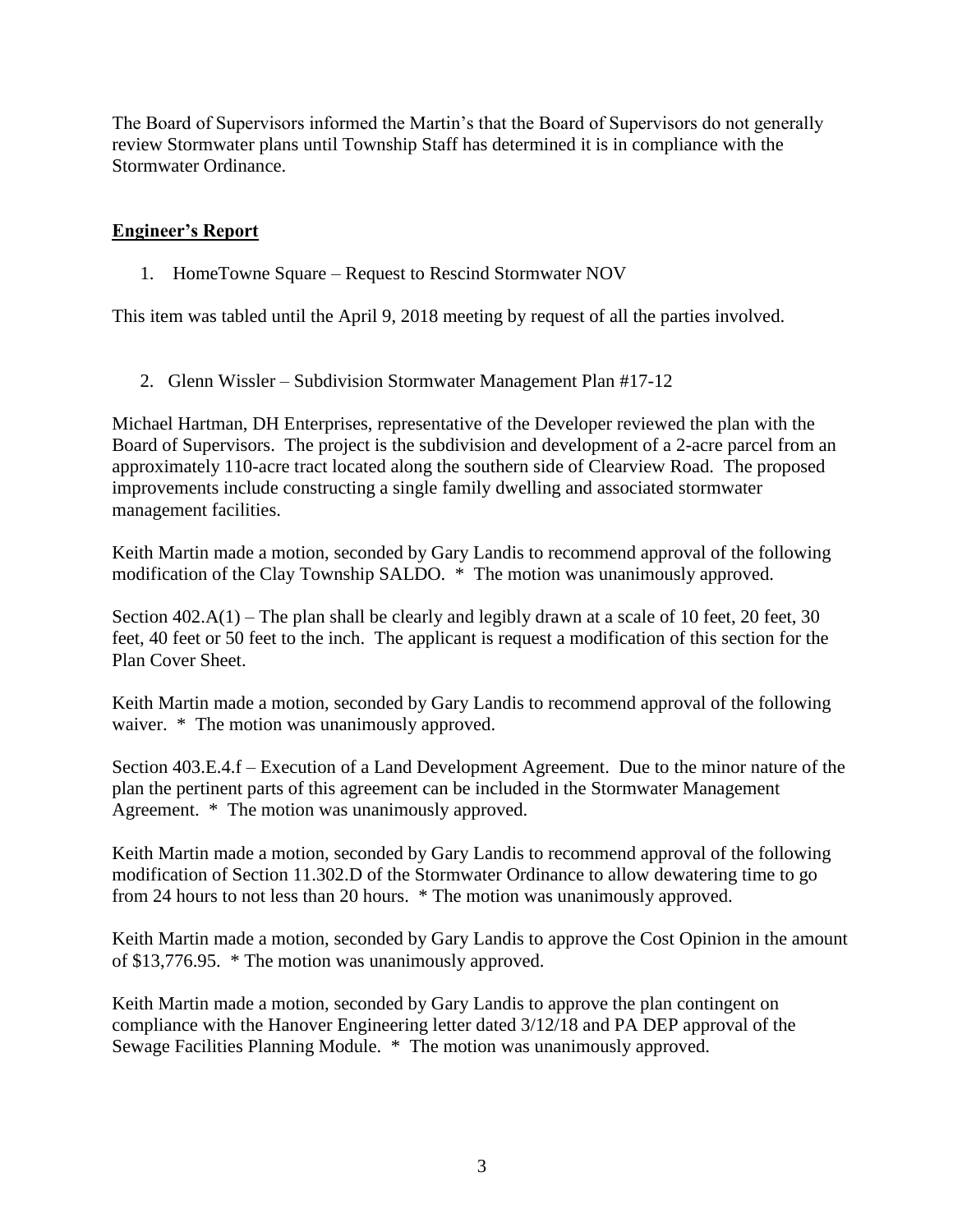3. Steve & Julia Nolt and Galen & Marian Yoder SubDiv & Land Dev Plan – Time Ext

The Township Staff received a letter from the Developer's Engineer requesting a time extension to July 16, 2108, to allow the Board of Supervisors to make a decision on the plan. The additional time will allow the Developer's Engineer to incorporate design revisions from the Lancaster County Conservation District and the Township.

Gary Landis made a motion, seconded by Keith Martin to approve the requested time extension on the Nolt/Yoder SubDiv & Land Dev Plan until 7/16/18. The motion was unanimously approved.

# **Old Business**

None

# **New Business**

1. Adopt Resolution #031218 to Appoint Herbein & Co to perform 2017 Financial Audit

After review, Keith Martin made a motion, seconded by Gary Landis to approve and adopt Resolution #031218 to appoint Herbein & Co in lieu of elected auditors to perform the 2017 Financial Audit for Clay Township. \* The motion was unanimously approved.

2. Attendance at LCATS meeting on March 27, 2018

After discussion, Keith Martin made a motion, seconded by Gary Landis to approve attendance for Keith Martin, Tim Lausch, Gary Landis and Bruce Leisey to the LCATS meeting on 3/27/18 at Four Season golf course at 6:00 PM.  $*$  The motion was unanimously approved.

3. Approve Lancaster Farmland Trust Bicycle Fundraiser 6/2/18

After review, Keith Martin made a motion, seconded by Gary Landis to approve use of the Township Roads as listed in the correspondence dated 2/6/18 for the 2018 Pedal to Preserve Bike Ride fundraiser, Saturday, June 2, 2018 contingent on Lancaster Farmland Trust obtaining Flagger Force to provide traffic control at the intersection of Rock Road and West Main Street. \* The motion was unanimously approved.

4. Approve Use of Municipal Building as Polling Place 5/15/18

Gary Landis made a motion, seconded by Keith Martin to approve use of the Municipal Building as a polling place on 5/15/18. \* The motion was unanimously approved.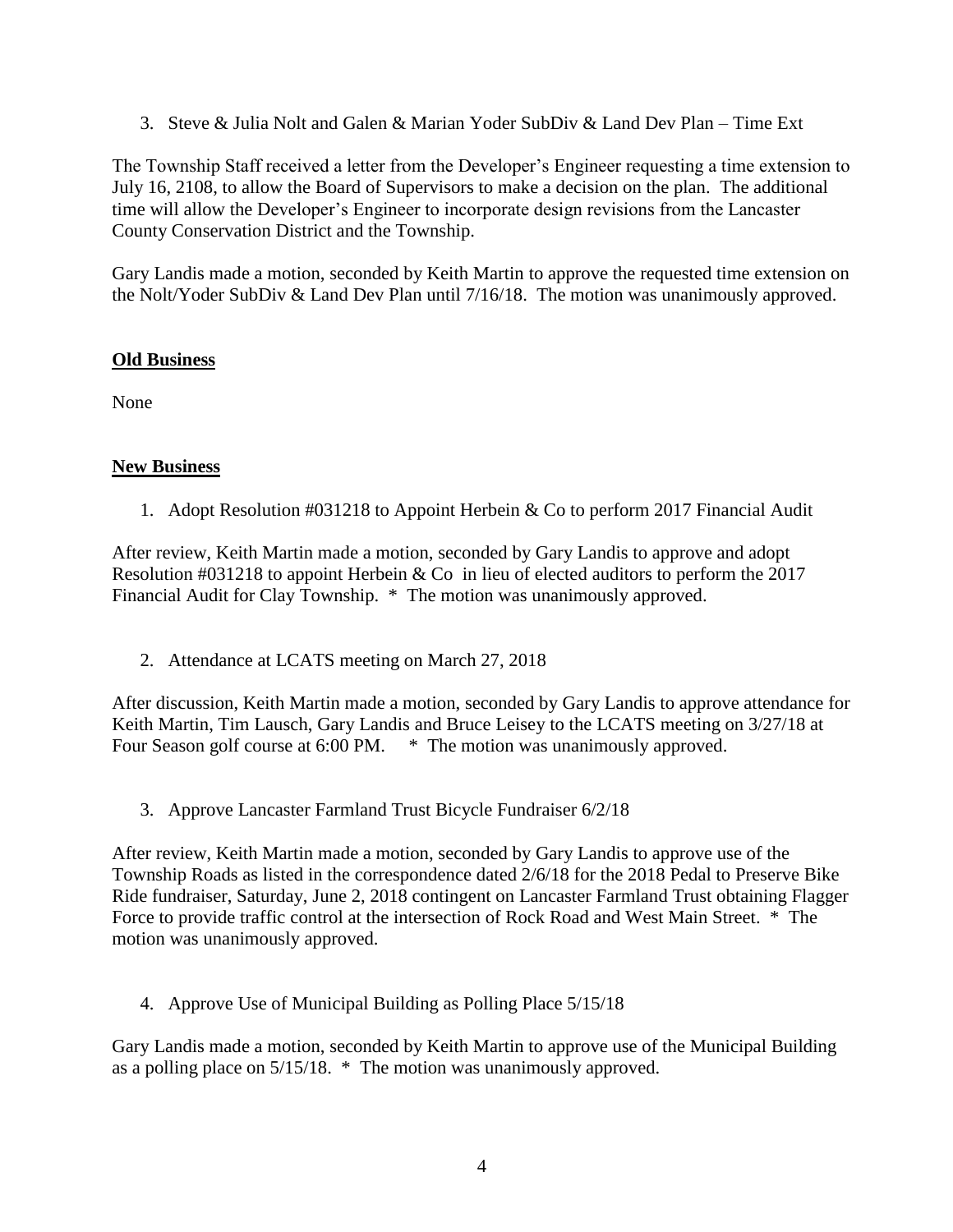5. Approve 2018 Mobile Home Permit for Blue Bell MHP

Keith Martin made a motion, seconded by Gary Landis to approve and execute the 2018 Mobile Home Permit for Blue Bell Mobile Home Park. \* The motion was unanimously approved.

6. Approve and Execute 2017 Municipal Wasteload Report

After review, Keith Martin made a motion, seconded by Gary Landis to approve and execute the 2017 Municipal Wasteload Report. \* The motion was unanimously approved.

7. ECHO Housing Agreement – 1955 Last Run Drive

The Board of Supervisors reviewed the ECHO Housing Agreement for the property located at 1955 Last Run Drive. The property owners are proposing to renovate the existing garage into a kitchen, bedroom and bathroom and building another 3 car attached garage.

Keith Martin made a motion, seconded by Gary Landis to approve and execute the ECHO Housing Agreement for 1955 Last Run Drive contingent on the home owners complying with PA DEP sewer regulations. \* The motion was approved unanimously.

8. Road Paving Bids

Bob Lynn and Earl Stauffer reviewed the paving bid package with the Board of Supervisors.

Gary Landis made a motion, seconded by Keith Martin to authorize base bid of widening Forest Hill Road and add alternative bid for seal coating; base bid for paving parking lots at Snyder Park #1 and Hopeland Park and add alternative bid for paving basketball court at Hopeland Park and paving access drive into Snyder Park #2. \* The motion was approved unanimously.

9. Pointing Brick on Annex Building

Tim Lausch and Bruce Leisey discussed timing of the Annex Building brick pointing project with the Board of Supervisors.

It was agreed to have Tim Lausch lead up the project with the goal of having the project completed in 2018.

10. Township Staff Family Picnic

After discussion, it was agreed to hold a Township Staff Family Picnic on Saturday, June 2, 2018. All paid and volunteer Township Staff will be invited.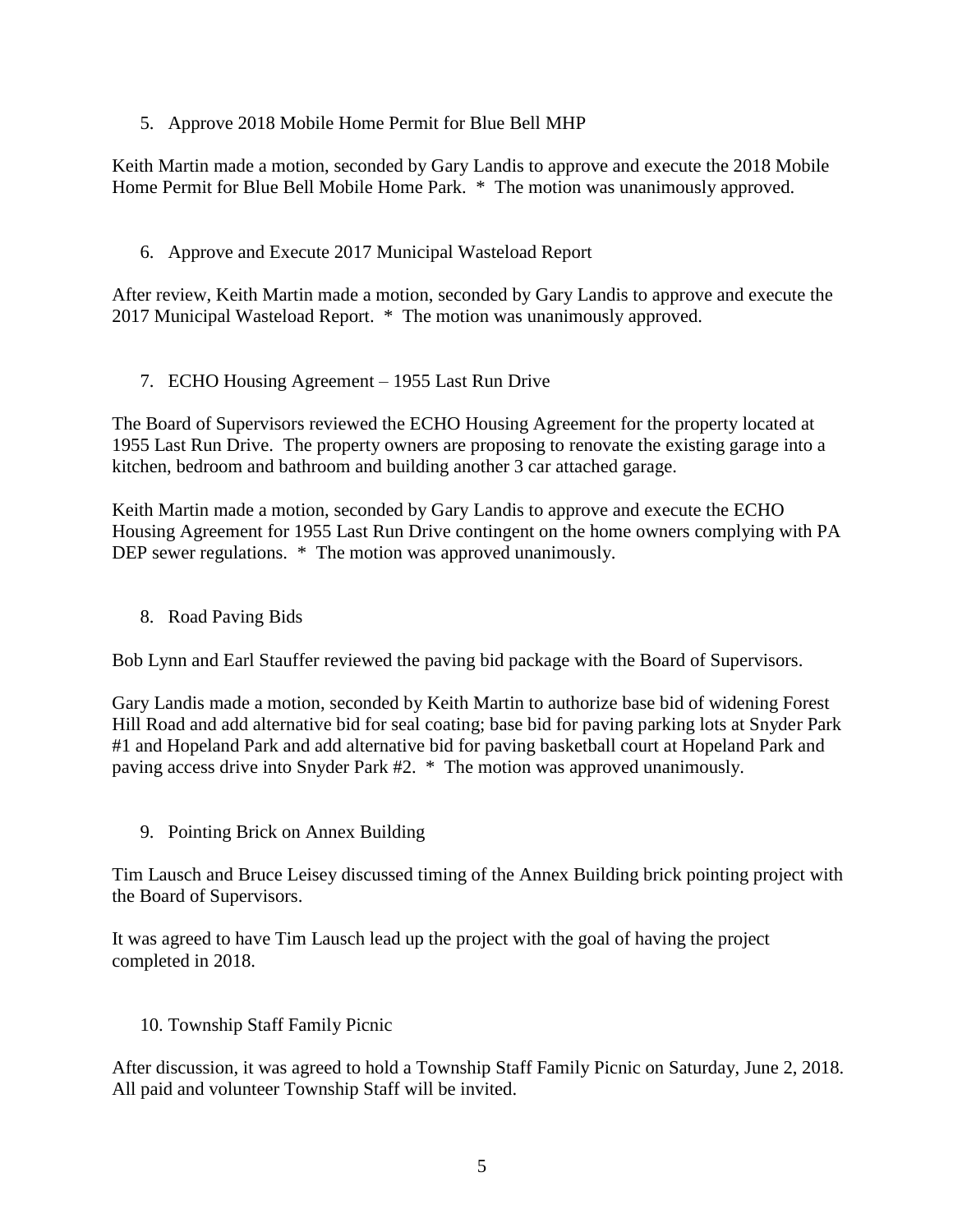### **Executive Session**

Keith Martin made a Motion, seconded by Gary Landis for the Board to enter into executive session to discuss personnel issues. The motion passed unanimously, and the Board entered executive session at 8:10 p.m.

Keith Martin made a motion seconded by Gary Landis to end executive session at 8:48 p.m. The motion passed unanimously.

11. Township Building Office Cleaning

Bruce Leisey informed the Board of Supervisors that Trudy Fritz has given her notice and will no longer be able to clean due to a change in her FT employment. At this time the Township Staff will clean the building on an as needed basis.

12. Road Crew Employee

Gary Landis made a motion, seconded by Keith Martin to hire Donald Moyer, Jr, 565 Hopeland Road, Stevens to the position of Public Works Worker #1 at an hourly rate of \$17.00 per hour with a projected start date to be 4/2/18 with conditions noted in the 3/6/18 Employment Office Letter. \* The motion was unanimously passed.

### **Bills to be Paid**

#### General Fund

Keith Martin made a motion, seconded by Gary Landis, to approve the General Fund bills totaling \$74,708.84 for the month of February. \* The motion was approved unanimously.

#### Rec Fund

Keith Martin made a motion, seconded by Gary Landis, to approve the Recreation Fund bills totaling  $$3,269.01.10$  for the month of February.  $*$  The motion was approved unanimously.

#### Sewer Fund

Keith Martin made a motion, seconded by Gary Landis, to approve the Sewer Fund bills totaling \$2,841.85 for the month of February. \* The motion was approved unanimously.